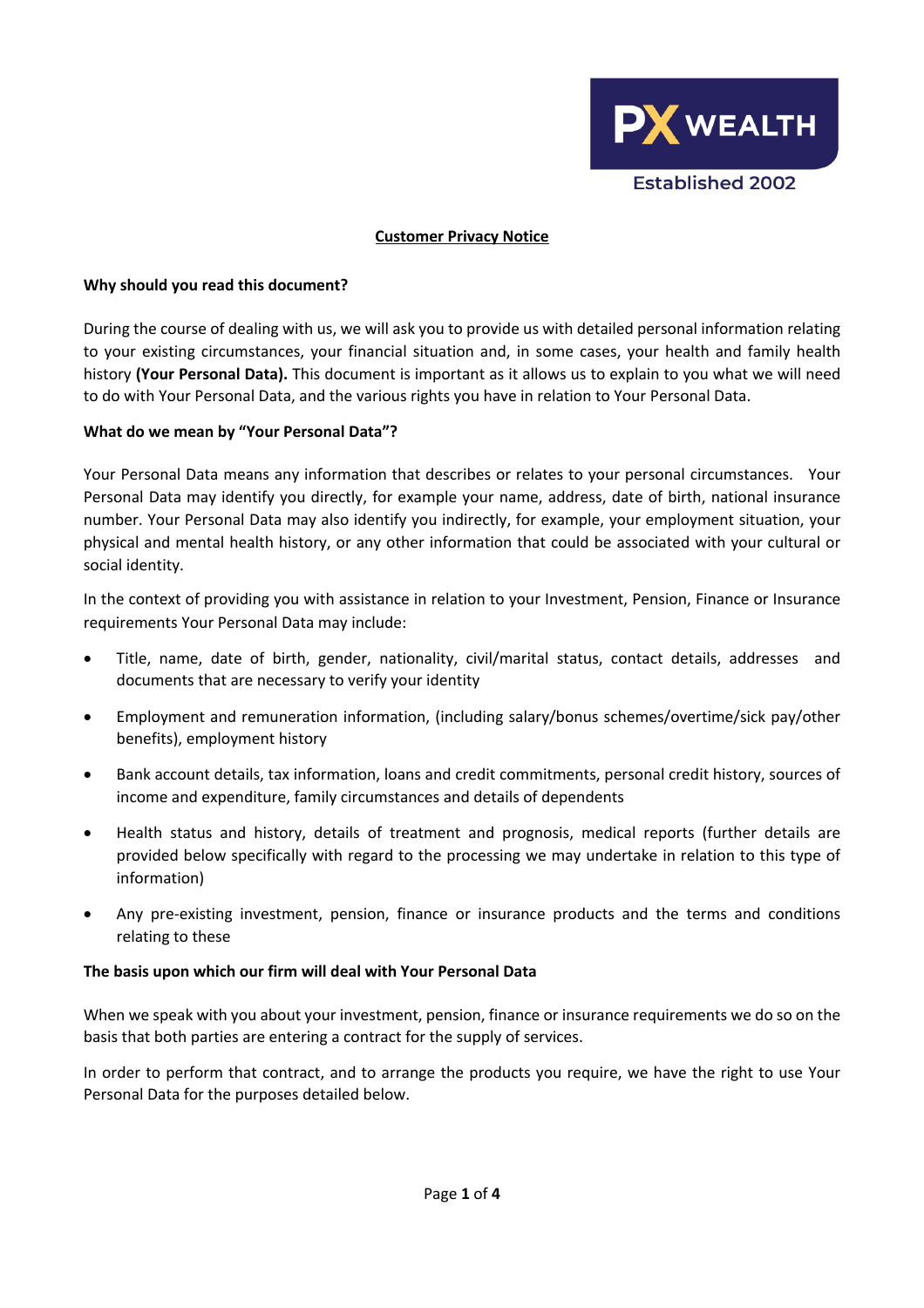Alternatively, either in the course of initial discussions with you or when the contract between us has come to an end for whatever reason, we have the right to use Your Personal Data provided it is in our legitimate business interest to do so and your rights are not affected. For example, we may need to respond to requests from product providers and our Compliance Service Provider relating to the advice we have given to you, or to make contact with you to seek feedback on the service you received.

On occasion, we will use Your Personal Data for contractual responsibilities we may owe our regulator, The Financial Conduct Authority, or for wider compliance with any legal or regulatory obligation to which we might be subject. In such circumstances, we would be processing Your Personal Data in order to meet a legal, compliance or other regulatory obligation to which we are subject.

# **The basis upon which we will process certain parts of Your Personal Data**

Where you ask us to assist you with for example your insurance / ethical investments, in particular life insurance and insurance that may assist you in the event of an accident or illness, we will ask you information about your ethnic origin, your health and medical history (**Your Special Data)**. We will record and use Your Special Data in order to make enquiries of insurance / investment providers in relation to insurance products that may meet your needs and to provide you with advice regarding the suitability of any product that may be available to you.

If you have parental responsibility for children under the age of 13, it is also very likely that we will record information on our systems that relates to those children and potentially, to their Special Data.

The arrangement of certain types of insurance may involve disclosure by you to us of information relating to historic or current criminal convictions or offences (together "**Criminal Disclosures**"). This is relevant to insurance related activities such as underwriting, claims and fraud management.

We will use special Data and any Criminal Disclosures in the same way as Your Personal Data generally, as set out in this Privacy Notice.

Information on Special Category Data and Criminal Disclosures must be capable of being exchanged freely between insurance intermediaries such as our Firm, and insurance providers, to enable customers to secure the important insurance protection that their needs require.

## **How do we collect Your Personal Data?**

We will collect and record Your Personal Data from a variety of sources, but mainly directly from you. You will usually provide information during the course of our initial meetings or conversations with you to establish your circumstances, needs and preferences in relation to investment, pension, finance or insurance. You will provide information to us verbally and in writing, including email.

We may also obtain some information from third parties, for example, credit checks, information from your employer, and searches of information in the public domain such as the voters roll. If we use technology solutions to assist in the collection of Your Personal Data for example software that is able to verify your credit status. We will only do this if we have consent from you for us or our nominated processor to access your information in this manner. With regards to electronic ID checks we would not require your consent but will inform you of how such software operates and the purpose for which it is used.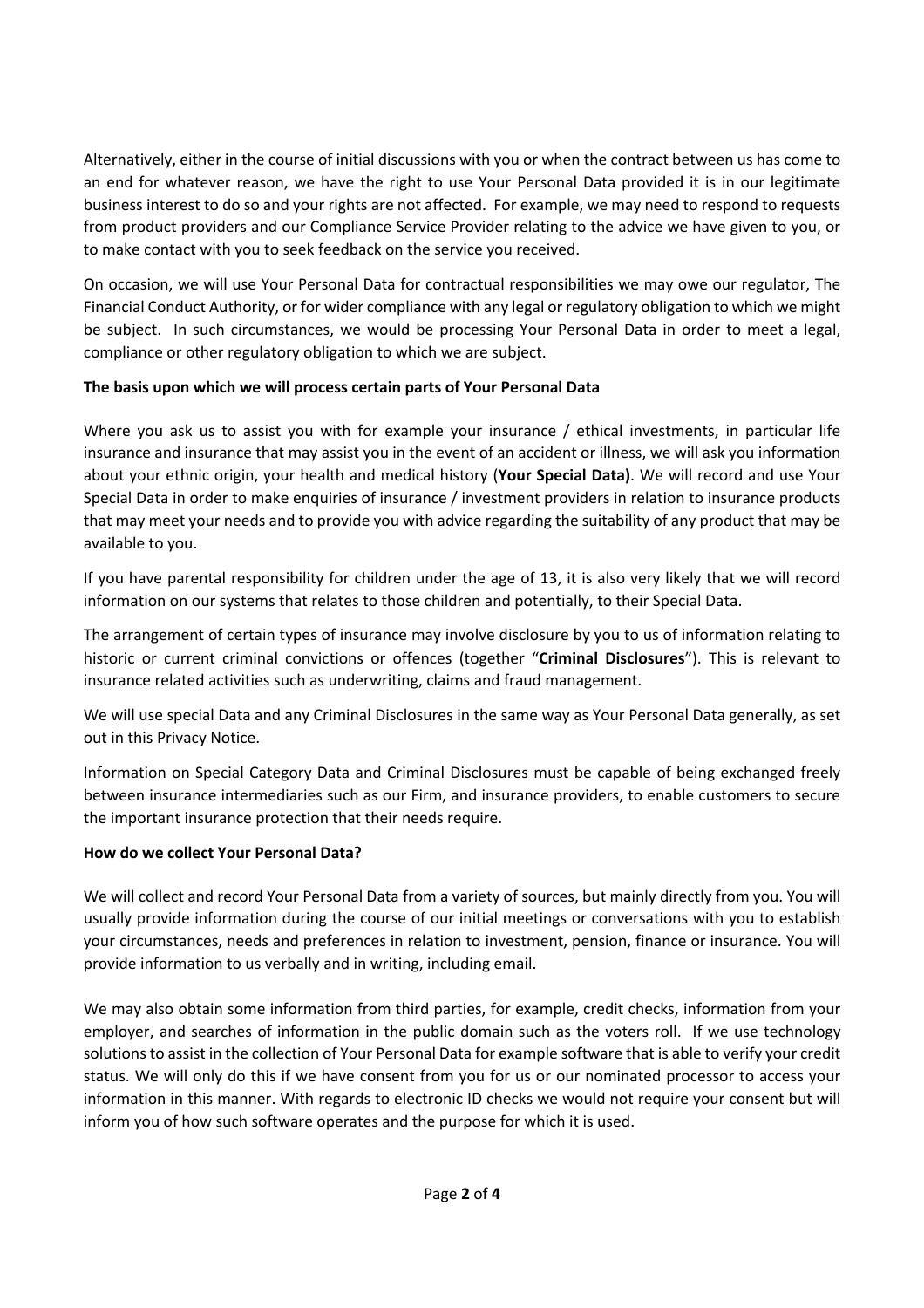## **What happens to Your Personal Data when it is disclosed to us?**

In the course of handling Your Personal Data, we will:

- Record and store Your Personal Data in our paper files, mobile devices and on our computer systems (websites, email, hard drives, and cloud facilities). This information can only be accessed by employees and consultants within our firm and only when it is necessary to provide our service to you and to perform any administration tasks associated with or incidental to that service.
- Submit Your Personal Data to Product Providers both in paper form and on-line via a secure portal. The provision of this information to a third party is essential in allowing us to progress any enquiry or application made on your behalf and to deal with any additional questions or administrative issues that lenders and providers may raise.
- Use Your Personal Data for the purposes of responding to any queries you may have in relation to any investment, pension, finance or insurance product you may take out, or to inform you of any developments in relation to those products and/or polices of which we might become aware.

## **Sharing Your Personal Data**

From time to time Your Personal Data will be shared with:

- Product providers
- Third parties who we believe will be able to assist us with your enquiry or application, or who are able to support your needs as identified. These third parties will include but may not be limited to, our compliance advisers and product specialists (in each case where we believe this to be required due to your particular circumstances).

In each case, Your Personal Data will only be shared for the purposes set out in this Customer Privacy Notice, i.e. to progress your investment, pension, finance or insurance enquiry and to provide you with our professional services.

Please note that this sharing of Your Personal Data does not entitle such third parties to send you marketing or promotional messages: it is shared to ensure we can adequately fulfil our responsibilities to you, and as otherwise set out in this Customer Privacy Notice.

We do not envisage that the performance by us of our service will involve Your Personal Data being transferred outside of the European Economic Area unless otherwise agreed to by yourself.

## **Security and retention of Your Personal Data**

Your privacy is important to us and we will keep Your Personal Data secure in accordance with our legal responsibilities. We will take reasonable steps to safeguard Your Personal Data against it being accessed unlawfully or maliciously by a third party.

We also expect you to take reasonable steps to safeguard your own privacy when transferring information to us, such as not sending confidential information over unprotected email, ensuring email attachments are password protected or encrypted and only using secure methods of postage when original documentation is being sent to us.